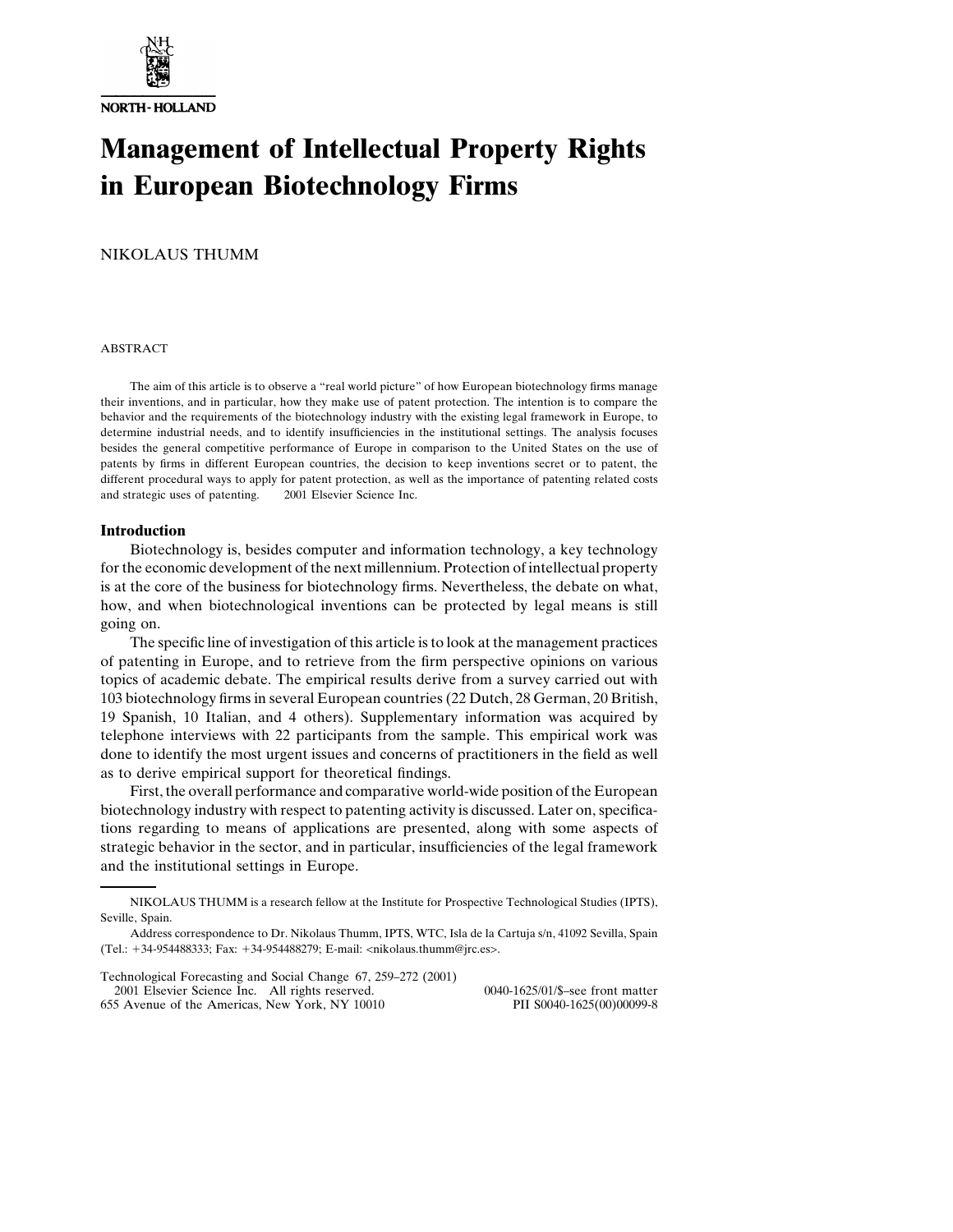

**Fig. 1. Most Innovative Technical Fields as Reflected in European Patent Applications 1991–1997. Source: European Patent Office.**

## **General Performance of European Biotechnology Industry Patenting**

#### THE COUNTRY PERFORMANCE

Looking at European patents for genetic engineering (number 10 in Figure 1) shows that about 45% of applications are of European origin, 35% from the United States, and about 10% from Japan. From 1991–1997, European biotechnology patenting in numbers of European patent applications increased with a 4% rate, whereas the corresponding numbers for Japanese and the U.S.-American applications of European patents decreased. Can this be a reason to believe that the European biotechnological industry is growing stronger than their competitors in Japan and the United States?

Figure 2, to the contrary, describes a different view. It shows the development of national priority applications in genetic engineering (IPC-class  $C12N<sup>1</sup>$  for Germany, Holland, Italy, and Spain. Usually, national priority files precede a European application in European countries (compare Table 1), and in most cases, a national priority file represents a file of a local (national) assignee in the country.2 The figure demonstrates the dominating patenting position of the United Kingdom among the European countries, followed by Germany. Nevertheless, the United Kingdom and German numbers are only a fraction (about one-tenth!) of the priority applications in the United States and Japan. Important is the tremendous increase in the United States over the last decade, where in Europe only the United Kingdom shows a similar development. In The Nether-

<sup>1</sup> C12N: Micro-organisms or enzymes: compositions thereof; propagating, preserving, or maintaining mirco-organisms; mutation or genetic engineering; culture media. This covers of course only one part of biotechnology. Other biotechnological fields would be covered by the IPC classes C07G; C12M; P; Q; R and S. However, about 90% of all patents in biotechnology are filed in class C12N.

<sup>&</sup>lt;sup>2</sup> In special situations it is also worthwhile to apply for separate priority files, for European assignees usually in the USA. Compare to the Direct Files at the USPTO Section.